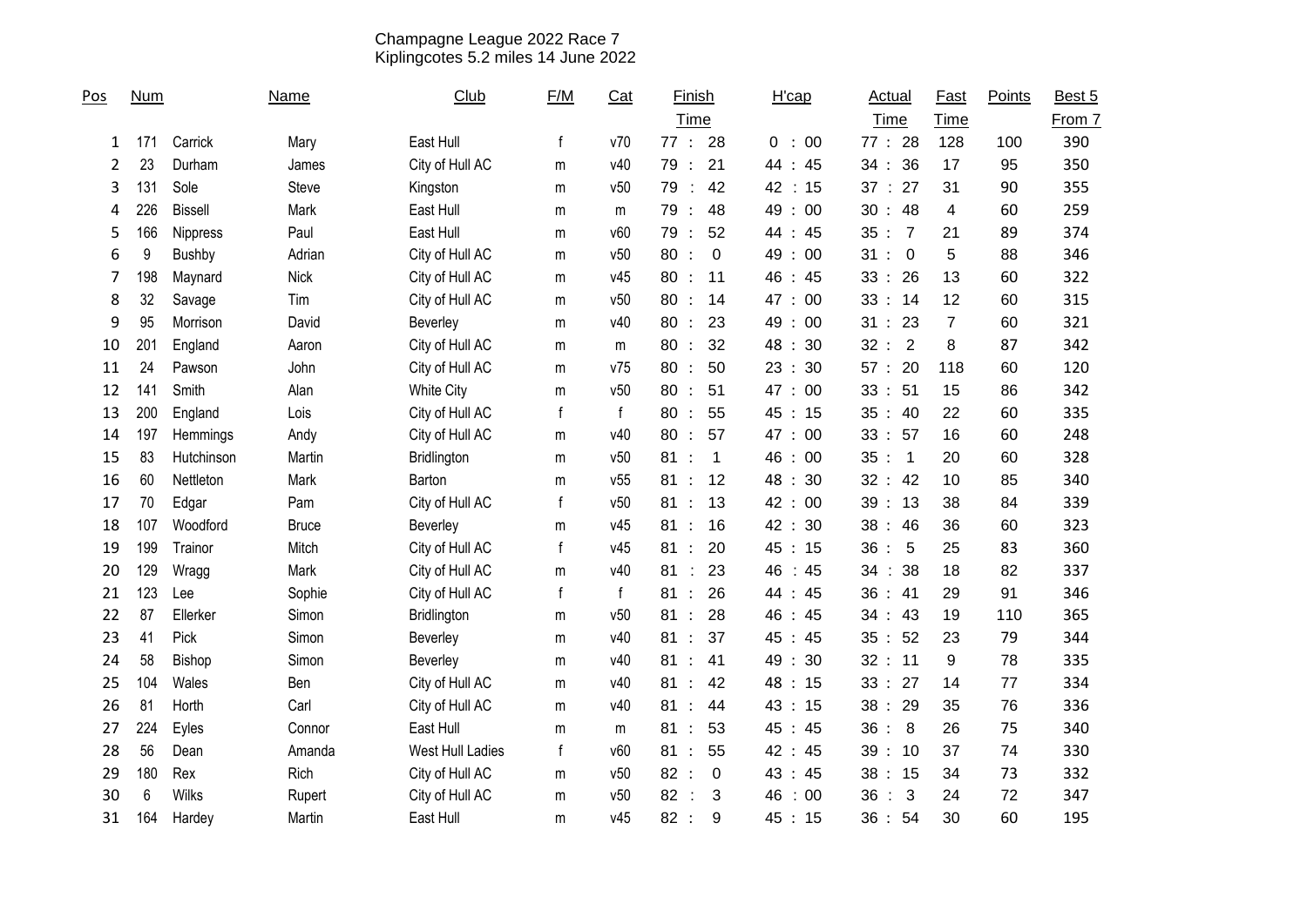| 32 | 13  | <b>Tarbet</b>  | Pamela       | City of Hull AC   | f            | v35          | 82<br>$\cdot$ :             | 11             | 42<br>00<br>$\ddot{\cdot}$       | 40:11                |    | 45             | 71 | 341 |
|----|-----|----------------|--------------|-------------------|--------------|--------------|-----------------------------|----------------|----------------------------------|----------------------|----|----------------|----|-----|
| 33 | 192 | Robinson       | Charlie      | City of Hull AC   | m            | v60          | 82:                         | 23             | 44<br>45<br>$\therefore$         | 37 : 38              |    | 32             | 70 | 361 |
| 34 | 68  | Field          | Dean         | Beverley          | m            | v55          | 82:                         | 24             | 43<br>00<br>$\ddot{\phantom{a}}$ | 39 : 24              |    | 39             | 69 | 384 |
| 35 | 50  | Stamford       | Lucy         | Beverley          | f            | v45          | 82<br>$\ddot{\cdot}$        | 26             | 44<br>45<br>$\ddot{\phantom{a}}$ | 37 : 41              |    | 33             | 68 | 330 |
| 36 | 150 | Body           | Paul         | City of Hull AC   | m            | v45          | 82<br>$\cdot$ :             | 31             | 42<br>$\therefore$ 45            | 39:46                |    | 42             | 60 | 199 |
| 37 | 205 | Tichopad       | Stephen      | East Hull         | m            | v50          | 82:                         | 34             | 42:<br>00                        | 40:                  | 34 | 48             | 60 | 255 |
| 38 | 178 | Benson         | Rachel       | <b>White City</b> | $\mathsf{f}$ | v45          | 82<br>$\ddot{\phantom{1}}$  | 36             | 14:45                            | 67:                  | 51 | 125            | 67 | 322 |
| 39 | 10  | Penny          | Kevin        | City of Hull AC   | m            | v60          | 82:                         | 41             | 42 : 45                          | 39:56                |    | 43             | 66 | 331 |
| 40 | 4   | Ashbridge      | Dinah        | City of Hull AC   | f            | v50          | 82                          | 42             | 42<br>00<br>÷                    | 40 : 42              |    | 50             | 65 | 320 |
| 41 | 176 | <b>Bradley</b> | Amy          | West Hull Ladies  | f            | $\mathsf{f}$ | 82:                         | 43             | 35<br>: 15                       | 47 : 28              |    | 94             | 64 | 371 |
| 42 | 165 | Coulman        | Becky        | Kingston          | f            | v35          | 82<br>$\cdot$               | 46             | 42<br>: 15                       | 40 : 31              |    | 46             | 63 | 321 |
| 43 | 38  | Logan          | Stephen      | City of Hull AC   | m            | v40          | 82<br>$\cdot$ :             | 49             | 52 : 30                          | 30 : 19              |    | $\overline{2}$ | 62 | 336 |
| 44 | 69  | <b>Skinns</b>  | Matthew      | Beverley          | m            | m            | 82<br>$\ddot{\cdot}$        | 59             | 46<br>:45                        | 36:14                |    | 27             | 61 | 342 |
| 45 | 97  | Harrison       | Frank        | City of Hull AC   | m            | v80          | 83<br>$\ddot{\cdot}$        | 3              | 12<br>: 00                       | 71:                  | 3  | 127            | 60 | 331 |
| 46 | 182 | <b>Buchan</b>  | Stuart       | City of Hull AC   | m            | v60          | 83<br>$\cdot$               | 6              | 00<br>41:                        | 42:                  | 6  | 56             | 60 | 326 |
| 47 | 124 | Lee            | <b>Brian</b> | City of Hull AC   | m            | v55          | 83                          | $\overline{7}$ | 42<br>: 30                       | 40: 37               |    | 49             | 60 | 360 |
| 48 | 93  | Shaw           | Jonathan     | City of Hull AC   | m            | v45          | 83                          | 11             | 43<br>45<br>$\therefore$         | 39:26                |    | 40             | 60 | 351 |
| 49 | 136 | Clarkson       | Gregan       | Kingston          | m            | m            | 83<br>$\ddot{\phantom{a}}$  | 21             | 53<br>00<br>$\ddot{\phantom{a}}$ | 30 : 21              |    | 3              | 60 | 319 |
| 50 | 161 | Drewery        | Joanne       | Kingston          | f            | v45          | 83<br>$\ddot{\phantom{1}}$  | 25             | 43<br>$\therefore$ 15            | 40: 10               |    | 44             | 60 | 332 |
| 51 | 147 | Love           | Rachel       | City of Hull AC   | f            | v50          | 83<br>$\ddot{\cdot}$        | 29             | 42:<br>30                        | 40:                  | 59 | 51             | 60 | 300 |
| 52 | 146 | Long           | <b>Brian</b> | Kingston          | m            | v60          | 83 :                        | 29             | 41:15                            | 42:                  | 14 | 59             | 60 | 340 |
| 53 | 16  | Shafei         | Louise       | City of Hull AC   | $\mathsf{f}$ | v55          | 83<br>$\dddot{\phantom{0}}$ | 30             | 41 : 15                          | 42:                  | 15 | 60             | 60 | 255 |
| 54 | 45  | Kirkham        | Phil         | Barton            | m            | v55          | 83<br>$\ddot{\phantom{1}}$  | 32             | 40:15                            | 43 : 17              |    | $64=$          | 60 | 349 |
| 55 | 94  | Sparkes        | Robert       | Beverley          | m            | m            | 83                          | 36             | 54:<br>00                        | 29:36                |    | $\mathbf{1}$   | 60 | 344 |
| 56 | 183 | Greaves        | Russell      | City of Hull AC   | m            | m            | 83<br>$\ddot{\phantom{a}}$  | 54             | 52 : 45                          | 31:                  | 9  | 6              | 60 | 327 |
| 57 | 231 | Wilkinson      | Graham       | East Hull         | m            | v65          | 84<br>$\ddot{\phantom{a}}$  | 0              | 42<br>$\therefore$ 15            | 41<br>$\ddot{\cdot}$ | 45 | 54             | 60 | 352 |
| 58 | 160 | Tasker         | lan          | <b>White City</b> | m            | v50          | 84                          | $\overline{2}$ | 40<br>$\therefore$ 45            | 43 :                 | 17 | $64=$          | 60 | 342 |
| 59 | 20  | Fletcher       | Lee          | City of Hull AC   | m            | v45          | 84                          | 11             | 42:<br>00                        | 42:                  | 11 | $57 =$         | 60 | 340 |
| 60 | 222 | Alsop          | Richard      | East Hull         | m            | v60          | 84                          | 12             | 42<br>30<br>$\therefore$         | 41:                  | 42 | 53             | 60 | 345 |
| 61 | 168 | Suddaby        | Jan          | East Hull         | f            | v55          | 84<br>$\ddot{\phantom{a}}$  | 14             | 42 : 15                          | 41:                  | 59 | 55             | 60 | 315 |
| 62 | 108 | Allen          | Sam          | Beverley          | f            | v50          | 84                          | 16             | 42:<br>45                        | 41 : 31              |    | 52             | 60 | 374 |
| 63 | 225 | Waterson       | George       | City of Hull AC   | m            | m            | 84                          | 18             | 43<br>45<br>$\ddot{\phantom{a}}$ | 40:33                |    | 47             | 60 | 329 |
| 64 | 88  | Orsborne       | Victoria     | West Hull Ladies  | f            | f            | 84<br>$\ddot{\phantom{a}}$  | 19             | 42 : 00                          | 42 : 19              |    | 61             | 60 | 328 |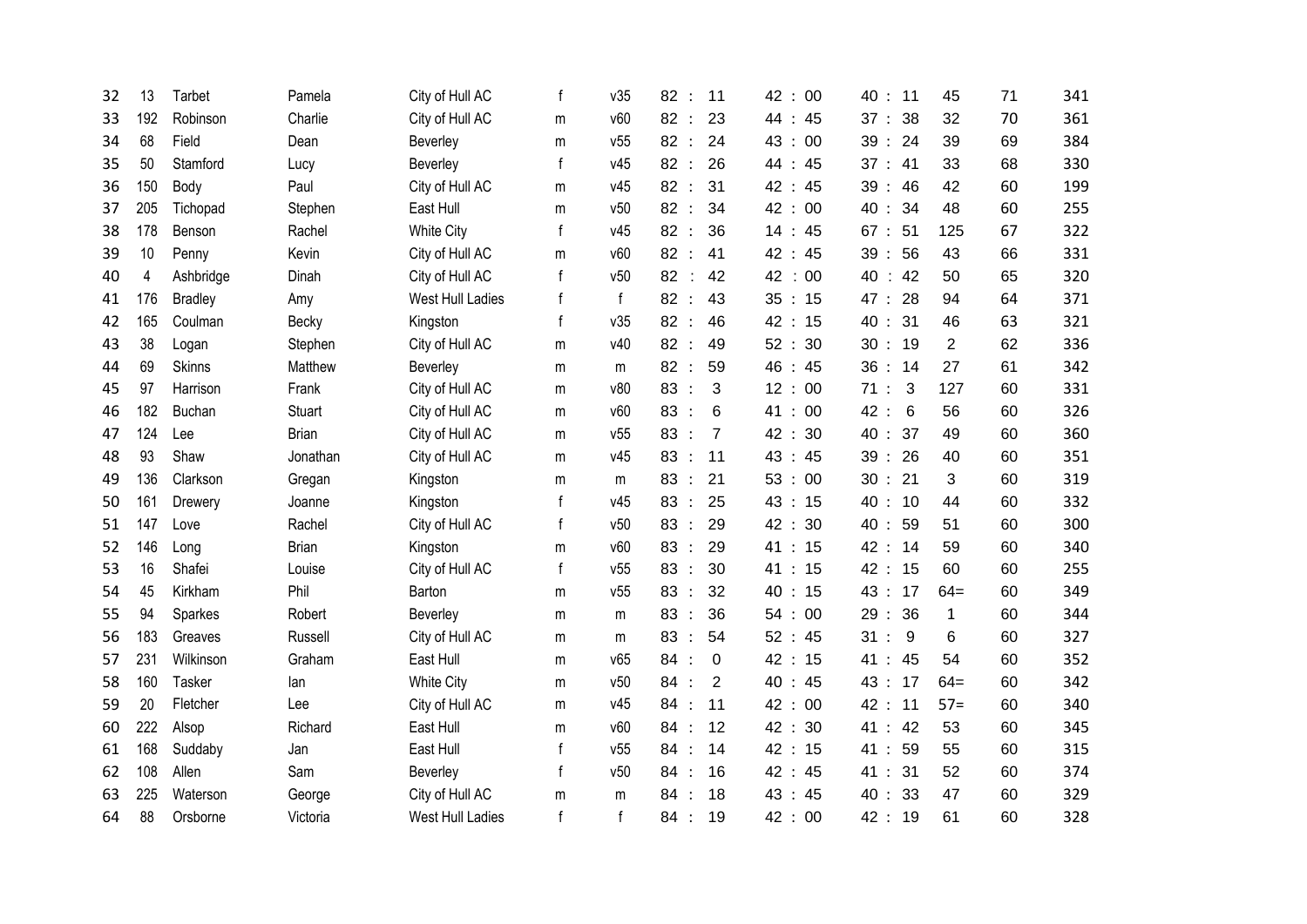| 65 | 98             | Ellis      | Sarah     | West Hull Ladies | f            | v45          | 21<br>84<br>$\ddot{\cdot}$       | 42<br>15<br>$\ddot{\cdot}$         | $6\phantom{1}6$<br>42<br>$\cdot$ :      | $57=$ | 335<br>60 |
|----|----------------|------------|-----------|------------------|--------------|--------------|----------------------------------|------------------------------------|-----------------------------------------|-------|-----------|
| 66 | 59             | Tate       | Andrew    | Beverley         | m            | v60          | 25<br>84                         | 44<br>45<br>$\ddot{\cdot}$         | 39:40                                   | 41    | 338<br>60 |
| 67 | $\overline{2}$ | Anderson   | Rachel    | City of Hull AC  | f            | v40          | 84<br>27                         | 40<br>45<br>÷                      | 43 : 42                                 | 68    | 344<br>60 |
| 68 | 152            | Ursell     | Jeannine  | City of Hull AC  | f            | v45          | 29<br>84<br>$\ddot{\phantom{a}}$ | 42<br>00<br>$\ddot{\cdot}$         | 42:<br>29                               | 62    | 60<br>315 |
| 69 | 55             | Day        | Lindi     | City of Hull AC  | f            | v45          | 84<br>30<br>$\ddot{\cdot}$       | 40<br>- 30<br>$\ddot{\phantom{a}}$ | 44 :<br>$\overline{0}$                  | 71    | 60<br>318 |
| 70 | 90             | Johnson    | Andy      | Beverley         | m            | v50          | 31<br>84<br>$\ddot{\phantom{a}}$ | 48<br>: 15                         | 36:16                                   | 28    | 315<br>60 |
| 71 | 80             | Whittaker  | Rachel    | West Hull Ladies | $\mathsf{f}$ | v40          | 34<br>84<br>$\ddot{\phantom{a}}$ | 40<br>00<br>$\ddot{\cdot}$         | 44:<br>34                               | 76    | 326<br>60 |
| 72 | 79             | Gibson     | Chris     | Beverley         | m            | v60          | 84<br>36<br>$\ddot{\cdot}$       | 14<br>: 00                         | 70:36                                   | 126   | 341<br>60 |
| 73 | 204            | Tichopad   | Linda     | East Hull        | f            | v60          | 84<br>37                         | 40<br>30<br>$\ddot{\cdot}$         | 44 :<br>$\overline{7}$                  | 72    | 60<br>281 |
| 74 | 184            | Stephenson | Gemma     | City of Hull AC  | f            | v35          | 84<br>43<br>$\ddot{\cdot}$       | 41:<br>30                          | 43 : 13                                 | 63    | 341<br>60 |
| 75 | 5              | Naylor     | Andy      | City of Hull AC  | m            | v45          | 84<br>45                         | 40<br>30                           | : 15<br>44                              | 73    | 300<br>60 |
| 76 | 221            | Hillaby    | Michelle  | East Hull        | $\mathsf f$  | v45          | 47<br>84<br>$\ddot{\cdot}$       | 40<br>: 30                         | 44 : 17                                 | 74    | 353<br>60 |
| 77 | 173            | Coopland   | lan       | Kingston         | m            | v45          | 84<br>49                         | 41:<br>30                          | 43 : 19                                 | $66=$ | 341<br>60 |
| 78 | 209            | Rudland    | Nicky     | East Hull        | $\mathbf f$  | v45          | 84<br>52<br>$\ddot{\phantom{1}}$ | 39<br>45<br>$\mathbf{r}$           | 45:<br>$\overline{7}$                   | 79    | 318<br>60 |
| 79 | 17             | Cream      | Tania     | City of Hull AC  | f            | v55          | 59<br>84<br>$\ddot{\cdot}$       | 40<br>: 15                         | 44 : 44                                 | 78    | 60<br>353 |
| 80 | 11             | Keen       | Andrea    | City of Hull AC  | f            | v45          | 85<br>$\overline{2}$<br>$\cdot$  | 39<br>: 30                         | 45 : 32                                 | 82    | 60<br>315 |
| 81 | 86             | Julian     | Elaine    | Beverley         | f            | v55          | 85<br>11<br>$\ddot{\cdot}$       | 38<br>30<br>$\therefore$           | 46 : 41                                 | 89    | 180<br>60 |
| 82 | 73             | Taylor     | Kerry-Ann | West Hull Ladies | f            | v35          | 85<br>14<br>$\ddot{\phantom{a}}$ | 38<br>$\therefore$ 45              | 46<br>29<br>$\ddot{\phantom{a}}$        | 87    | 315<br>60 |
| 83 | 210            | Wilson     | Chloe     | East Hull        | f            | $\mathsf{f}$ | 85<br>15<br>$\cdot$ :            | 38<br>:45                          | 46 : 30                                 | 88    | 360<br>60 |
| 84 | 137            | Webb       | Lisa      | Kingston         | f            | v50          | 85<br>17<br>$\cdot$ :            | 39:15                              | $\overline{2}$<br>46 :                  | 84    | 60<br>334 |
| 85 | 8              | Hutchings  | Paul      | City of Hull AC  | m            | v40          | 85<br>19<br>$\cdot$ :            | 41 : 30                            | 43<br>$\therefore$ 49                   | 69    | 343<br>60 |
| 86 | 7              | Wilkinson  | Bob       | City of Hull AC  | ${\sf m}$    | v70          | 85<br>22<br>÷                    | 41<br>00<br>÷                      | 22<br>44<br>$\mathcal{L}^{\mathcal{A}}$ | 75    | 358<br>60 |
| 87 | 61             | Nettleton  | Victoria  | Barton           | f            | $\mathsf{f}$ | 85<br>26<br>$\ddot{\cdot}$       | 39<br>$\therefore$ 45              | 45 : 41                                 | 83    | 60<br>340 |
| 88 | 127            | Sayer      | Cheryl    | Kingston         | f            | v50          | 27<br>85                         | 38<br>:45                          | 46<br>$\therefore$ 42                   | 90    | 315<br>60 |
| 89 | 187            | Peskey     | lan       | City of Hull AC  | m            | v50          | 85<br>30<br>$\ddot{\phantom{a}}$ | 40<br>: 15                         | 45 : 15                                 | 80    | 335<br>60 |
| 90 | 64             | Whitehouse | Christine | Beverley         | f            | v65          | 85<br>35<br>$\ddot{\phantom{a}}$ | 30<br>30<br>$\ddot{\cdot}$         | 55:<br>5                                | 114   | 315<br>60 |
| 91 | 28             | Rex        | Eddie     | City of Hull AC  | m            | v45          | 85<br>35<br>$\ddot{\phantom{a}}$ | 52 : 30                            | 33:<br>5                                | 11    | 60<br>180 |
| 92 | 51             | Hindley    | Shelley   | West Hull Ladies | f            | v40          | 85<br>44<br>$\ddot{\cdot}$       | 39:<br>30                          | 46 : 14                                 | 85    | 60<br>315 |
| 93 | 212            | Crone      | Richard   | East Hull        | m            | v50          | 84<br>44                         | 40<br>:45                          | 43 :<br>59                              | 70    | 180<br>60 |
| 94 | 53             | O'Brien    | Mike      | City of Hull AC  | m            | v60          | 85<br>47<br>$\ddot{\cdot}$       | 38<br>30<br>$\ddot{\phantom{a}}$   | 47 : 17                                 | 93    | 328<br>60 |
| 95 | 89             | Clarkson   | Suzanne   | West Hull Ladies | $\mathsf{f}$ | v65          | 85<br>54<br>$\ddot{\cdot}$       | : 00<br>20                         | 65 : 54                                 | 124   | 315<br>60 |
| 96 | 84             | Allen      | Paul      | Beverley         | m            | v55          | 85<br>57<br>$\ddot{\phantom{a}}$ | 41 : 15                            | 44 : 42                                 | 77    | 357<br>60 |
| 97 | 44             | Smith      | Alex      | Barton           | m            | v50          | 86:<br>$\mathbf 0$               | 40:<br>30                          | 45 : 30                                 | 81    | 60<br>324 |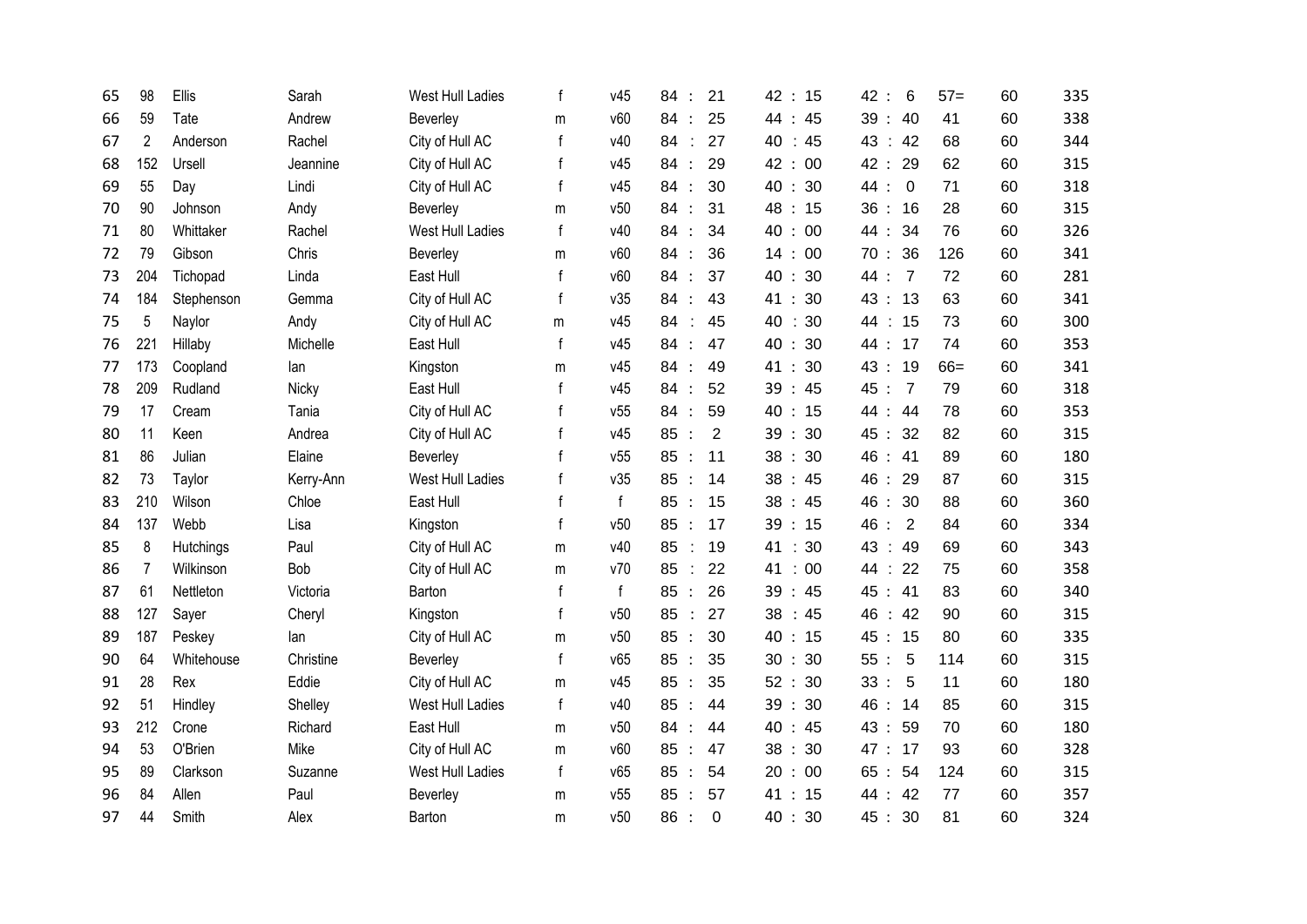| 98         | 179          | Jones         | Jessica    | City of Hull AC   | f            | v35          | 86<br>12<br>$\ddot{\phantom{a}}$ | 34:15   | 57<br>51:                        | 107   | 60 | 360 |
|------------|--------------|---------------|------------|-------------------|--------------|--------------|----------------------------------|---------|----------------------------------|-------|----|-----|
| 99         | 26           | Walker        | Patrick    | City of Hull AC   | m            | v45          | 86<br>15<br>$\ddot{\phantom{a}}$ | 39 : 30 | 46:<br>45                        | 91    | 60 | 326 |
| 100        | 52           | Holland       | Fiona      | Beverley          | $\mathsf{f}$ | v50          | 86<br>24<br>$\ddot{\phantom{a}}$ | 40:00   | 46:<br>24                        | 86    | 60 | 315 |
| 101        | 145          | Naylor        | Graham     | <b>White City</b> | m            | v70          | 86<br>30<br>$\ddot{\phantom{a}}$ | 39:15   | 47:<br>15                        | 92    | 60 | 353 |
| 102        | 54           | Furness       | Paul       | Beverley          | m            | v50          | 86<br>34<br>$\ddot{\cdot}$       | 43 : 15 | 43 :<br>19                       | $66=$ | 60 | 365 |
| 103        | 134          | Cable         | Chantal    | West Hull Ladies  | f            | v50          | 86<br>41<br>÷                    | 36:00   | 50 : 41                          | 101   | 60 | 255 |
| 104        | 157          | Davison       | Mandy      | East Hull         | $\mathsf{f}$ | v55          | 87:<br>29                        | 38:30   | 48 :<br>59                       | 97    | 60 | 375 |
| 105        | 39           | Cooke         | Carol      | Beverley          |              | v60          | 87:<br>47                        | 31 : 15 | 56:<br>32                        | 115   | 60 | 340 |
| 106        | 155          | Rudge         | Katie      | Kingston          | f            | $\mathsf{f}$ | 87:<br>48                        | 39:30   | 48:<br>18                        | 95    | 60 | 315 |
| 107        | 191          | Clarke        | Paul       | Kingston          | m            | v75          | 88<br>8<br>$\ddot{\phantom{a}}$  | 36:45   | 51:<br>23                        | 105   | 60 | 340 |
| 108        | 215          | Bevans        | Mandy      | Kingston          | $\mathsf{f}$ | v55          | 88:<br>14                        | 39:30   | 48 :<br>44                       | 96    | 60 | 315 |
| 109        | 125          | Aitchison     | Laura      | Kingston          | $\mathsf{f}$ | v35          | 88<br>15<br>$\ddot{\phantom{a}}$ | 39:15   | 49 :<br>$\overline{\phantom{0}}$ | 98    | 60 | 328 |
| 110        | 66           | McManus       | Kevin      | City of Hull AC   | m            | v65          | 88<br>17<br>$\ddot{\cdot}$       | 37 : 15 | 51:<br>$\overline{2}$            | 103   | 60 | 331 |
| 111        | 36           | Farrow        | Kay        | Beverley          | $\mathsf{f}$ | v65          | 88<br>23<br>$\ddot{\phantom{a}}$ | 37 : 45 | 50:<br>38                        | 100   | 60 | 332 |
| 112        | 72           | Hayward       | Allison    | Beverley          | $\mathsf{f}$ | v50          | 88:<br>48                        | 38:00   | 50 : 48                          | 102   | 60 | 120 |
| 113        | 217          | Henderson     | Eileen     | City of Hull AC   | f            | v60          | 88<br>51<br>$\ddot{\phantom{a}}$ | 36:00   | 52:<br>51                        | 109   | 60 | 318 |
| 114        | 25           | Copping       | Jeffrey    | City of Hull AC   | m            | v70          | 89 :<br>$\mathbf 0$              | 31 : 45 | 57 : 15                          | 117   | 60 | 319 |
| 115        | 34           | Williamson    | Cat        | Beverley          | $\mathsf{f}$ | v60          | 89 :<br>16                       | 31 : 15 | 58:<br>$\overline{1}$            | 119   | 60 | 337 |
| 116        | 3            | Monaghan      | Dave       | City of Hull AC   | m            | v50          | 89<br>20<br>÷                    | 38:00   | 51:<br>20                        | 104   | 60 | 322 |
| 117        | 174          | Pickering     | Helen      | West Hull Ladies  | f            | v55          | 89<br>30<br>$\cdot$              | 30 : 00 | 30<br>59:                        | 121   | 60 | 264 |
| 118        | 135          | Johnson       | <b>Nic</b> | Kingston          | $\mathsf{f}$ | v45          | 89<br>59<br>÷                    | 38:15   | 51:<br>44                        | 106   | 60 | 330 |
| 119        | 143          | Taylor        | Les        | <b>White City</b> | m            | v70          | 90:<br>$\mathbf{1}$              | 35:00   | 55:1                             | 113   | 60 | 360 |
| 120        | 177          | Bartey        | Sarah      | West Hull Ladies  | $\mathsf{f}$ | $\mathsf{f}$ | 90<br>3<br>$\ddot{\phantom{a}}$  | 35 : 30 | 54 : 33                          | 111   | 60 | 331 |
| 121        | 121          | Diaz          | Maria      | West Hull Ladies  | $\mathsf{f}$ | v55          | 91<br>22<br>$\ddot{\cdot}$       | 38:30   | 52 : 52                          | 110   | 60 | 349 |
| 122        | 148          | Cartwright    | Anna       | West Hull Ladies  | $\mathsf{f}$ | $\mathsf{f}$ | 91<br>26<br>$\ddot{\cdot}$       | 42 : 00 | 49 :<br>26                       | 99    | 60 | 195 |
| 123        | $\mathbf{1}$ | Coveney       | Steve      | City of Hull AC   | m            | v70          | 91<br>33<br>÷                    | 38 : 45 | 52:<br>48                        | 108   | 60 | 315 |
| 124        | 170          | Hemingway     | Christine  | City of Hull AC   | $\mathsf{f}$ | v60          | 91<br>59<br>$\ddot{\cdot}$       | 37 : 15 | 54:<br>44                        | 112   | 60 | 321 |
| 125        | 169          | Foster        | David      | Bridlington       | m            | v65          | 92:<br>58                        | 33:00   | 59:<br>58                        | 122   | 60 | 395 |
| 126        | 113          | <b>Atkins</b> | Pam        | Beverley          | $\mathsf{f}$ | v75          | 93<br>21<br>$\ddot{\cdot}$       | 31 : 00 | 62:<br>21                        | 123   | 60 | 336 |
| 127        | 33           | Williamson    | Vivienne   | Beverley          | $\mathsf{f}$ | v70          | 93<br>$\ddot{\phantom{a}}$<br>22 | 34 : 30 | 52<br>58:                        | 120   | 60 | 335 |
| 128        | 228          | Poulsom       | Steve      | East Hull         | m            | v55          | 38<br>93<br>$\ddot{\cdot}$       | 36:45   | 56:53                            | 116   | 60 | 327 |
| <b>DNF</b> | 37           | Milson        | Sandy      | Beverley          | m            | v40          |                                  |         |                                  |       |    |     |
| <b>DNF</b> | 156          | Page          | Samantha   | West Hull Ladies  | f            | $\mathsf{f}$ |                                  |         |                                  |       |    |     |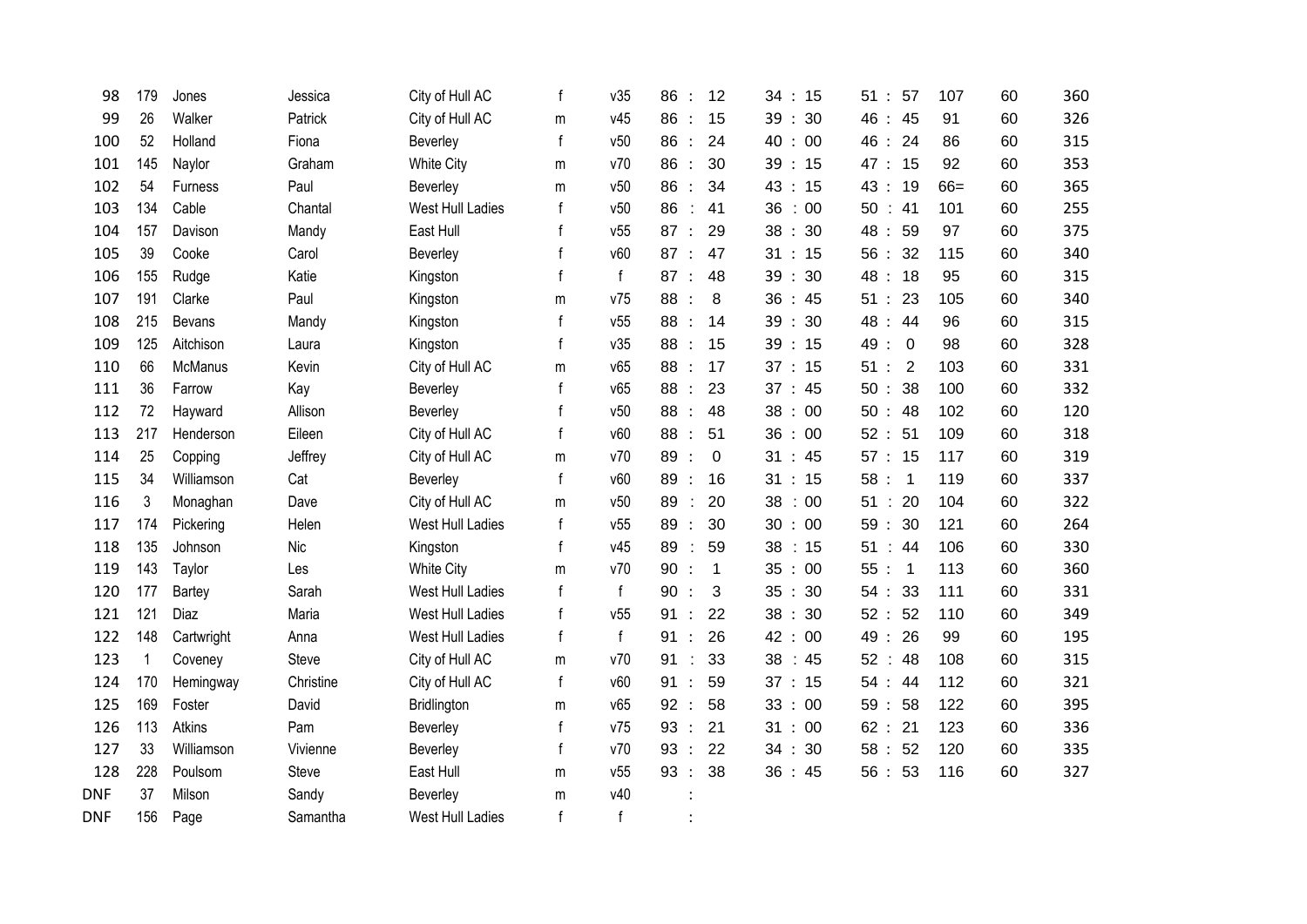Handicap based on a finishing time of 81 minutes 30 seconds

Athletes competing in fewer than 4 races in this year's league only qualify for 60 league points

Athletes not competing in the previous race in the series only qualify for 60 league points